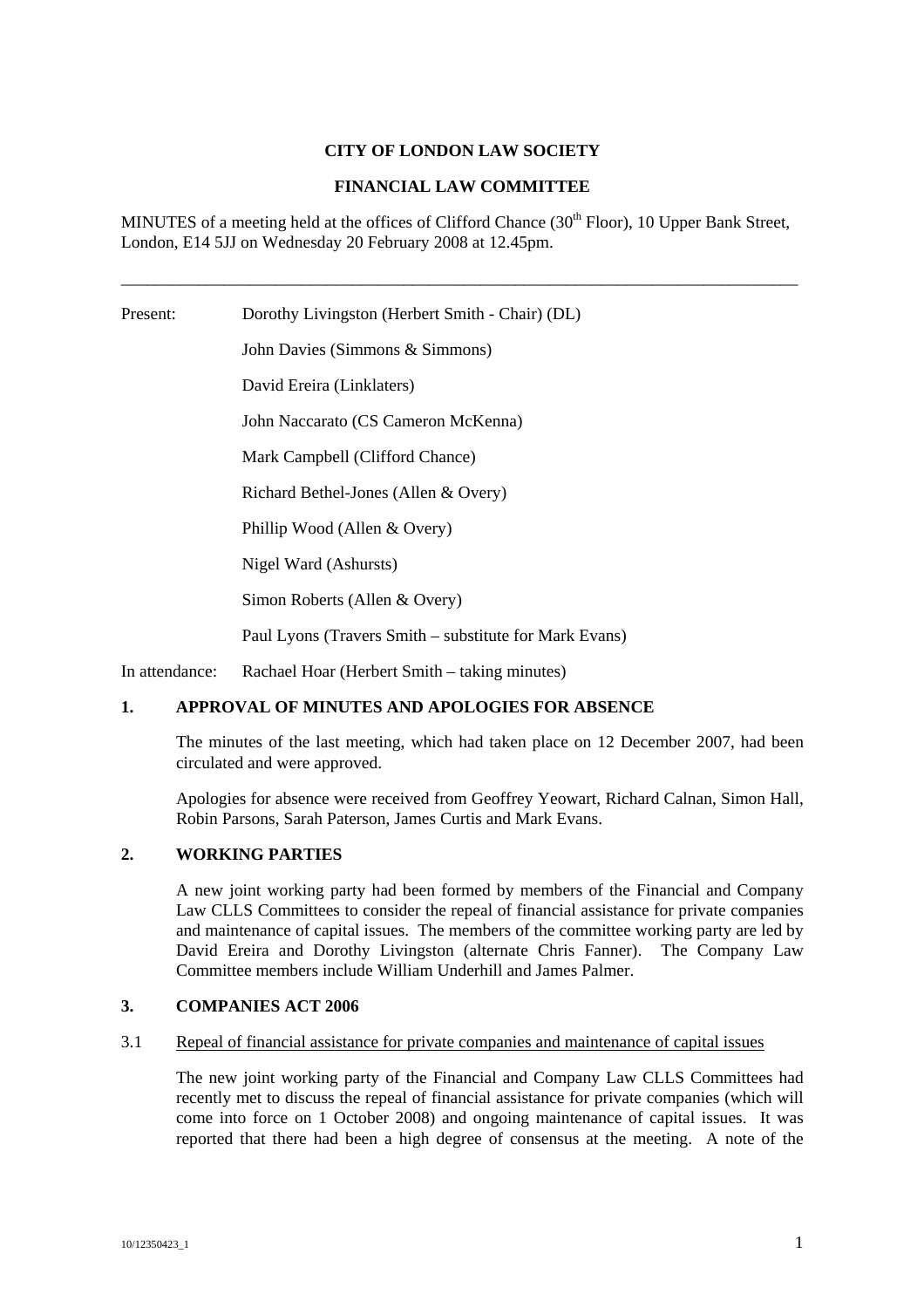working party meeting was being prepared and would be circulated to the Committee when available.

#### 3.2 Charge registration and overseas companies

The Committee was reminded that a working party meeting had been arranged to discuss the draft Overseas Companies and Charge Registration Regulations. Comments are due by 7 March. [*Afternote: comments have now been submitted to DBERR*]

# 3.3 Foreign Companies (Execution of Documents) Regulations 1994

It was explained to the meeting that there was a mismatch between the repeal of most of section 36A of the Companies Act 1985 in April and its replacement with new section 44 of the Companies Act 2006, in essence because the Foreign Companies Regulations adapt section 36A. [*Afternote: Richard Bethel-Jones reported that DBERR had taken on board the issue and that a saving provision would be made in the consequential amendments order which will come into force on 6 April 2008 such that section 36A will remain alive for the purposes of the Foreign Companies (Execution of Documents) Regulations 1994 for the time being.]*

### **4. FINANCIAL COLLATERAL ARRANGEMENTS (NO.2) REGULATIONS 2003**

The Committee was reminded of the BVI case, Alfa Telecom v Cukurova, concerning BVI share security, rights of appropriation and the Financial Collateral Arrangements (No. 2) Regulations 2003. It was reported that the outcome of both the appeal lodged in the BVI and the application in the UK were still awaited.

# **5. BANKING REFORM CONSULTATION – FINANCIAL STABILITY AND DEPOSITOR PROTECTION**

It was reported that the January consultation paper issued by the Treasury on Financial Stability and Depositor Protection was much broader than the original paper issued in October.

A working party meeting had been arranged for 21 February to discuss the latest paper. The Committee was also reminded that the Treasury had set up a series of workshops in the following week to discuss matters.

### **6. INSOLVENCY**

#### 6.1 Insolvency Law Reform

It was noted that the Committee's response to a paper by the European High Yield Association (dated April 2007) on insolvency law reform, had been sent to the Treasury on 18 January 2008.

#### 6.2 The prescribed part

It was noted that there had been 2 recent first instance decisions considering whether the prescribed part was available to fixed and floating charge holders, where the charge holder had a shortfall after enforcing its security (*Thorniley and another v Revenue and Customs Commissioners and another* [2008] All ER (D) 47 (Feb) and *Permacell Finesse Limited (in Liquidation)* (30 November 2007, Birmingham District Registry 4792 of 2007). In both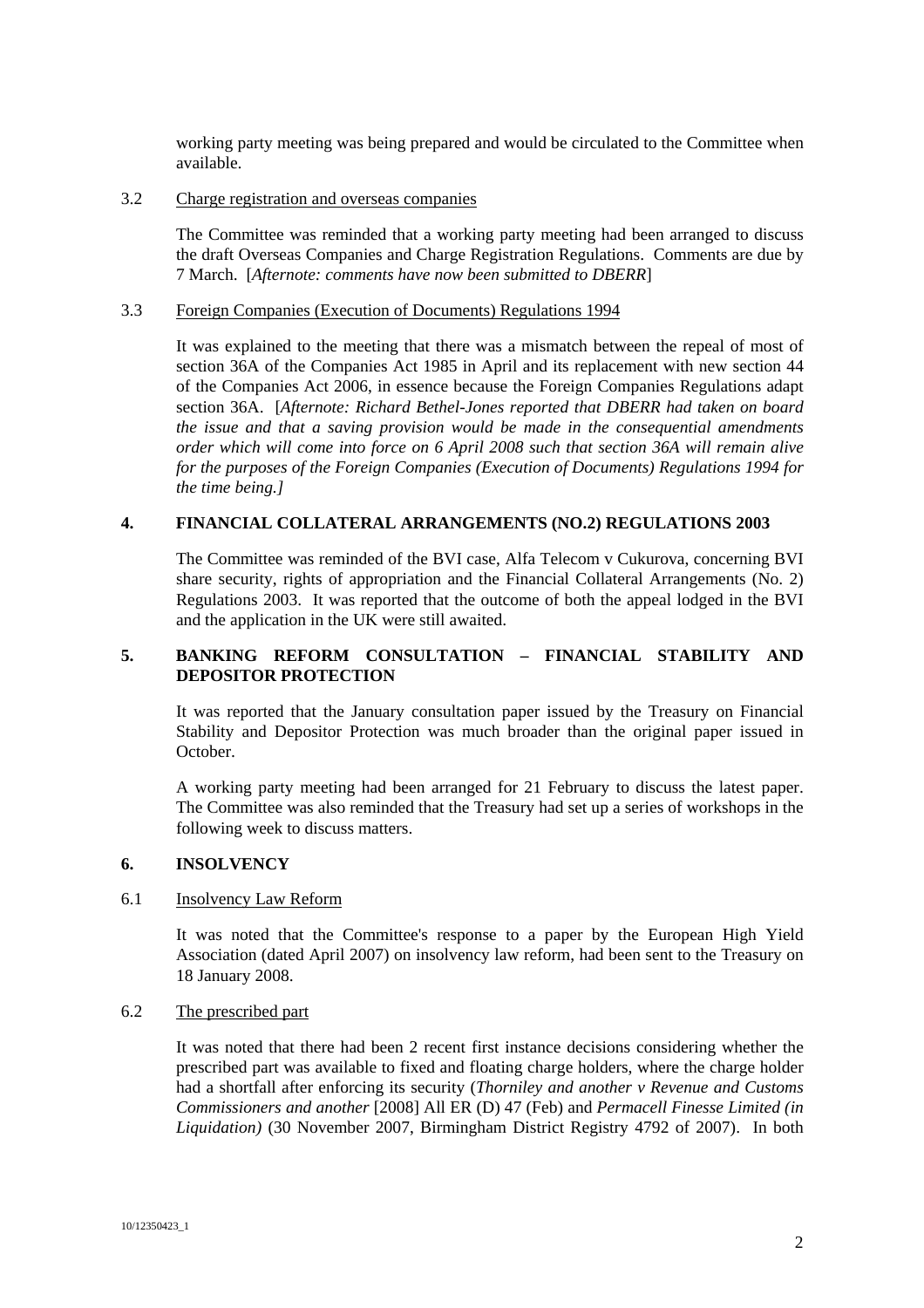cases it was held that the charge holder did not have any right to share in the prescribed part with the unsecured creditors.

#### 6.3 Re-organisation and winding up of credit institutions

It was noted that the results of the Commission's consultation document (from May 2007) had been published in December 2007. However, this topic was not discussed as it was felt that it would be preferable to discuss when Geoffrey Yeowart was present.

### 6.4 Insolvency Rules Modernisation

It was noted that commencement had been delayed until October 2009.

# 6.5 FMLC Papers

The Committee was reminded that the FMLC had issued two papers recently: one on administration set off (published November 2007) and the other proposing a mandatory insolvency set-off rule for building societies and friendly societies (published December 2007).

### **7. ROME I - APPLICABLE LAW IN CONTRACTS**

The Committee was reminded that a new draft of Rome I had been issued on 29 November 2007 (but had not yet been adopted). Since the latest draft deals reasonably satisfactorily with the UK's previous concerns it is anticipated that the Ministry of Justice will soon publish a consultation document considering whether the UK should now opt in. The Committee would watch for further developments.

#### **8. ROME II – APPLICABLE LAW IN NON-CONTRACTUAL OBLIGATIONS**

The Committee was reminded that the Rome II Regulation will apply from 11 January 2009.

# **9. COVERED BONDS CONSULTATION**

Nothing to report. [*Afternote: a summary of responses to the Treasury Consultation had just been issued (February) and also the Regulated Covered Bonds Regulations 2008 had been laid before Parliament on 14 February and come into force on 6 March 2008*].

#### **10. EUROPEAN CONTRACT LAW REFORM**

The meeting was informed that a further paper had been issued regarding the Proposal for a Common Frame of Reference for Contract Law in Europe. The Committee would keep watch for further developments.

# **11. LAW COMMISSION REVIEW OF RIGHTS OF CONSUMERS IN CONTRACTS FOR THE SALE OF GOODS**

DL informed the Committee that she had met with the Law Commission in January; the aim of the review was to try to clarify uncertainty, particularly around the remedy of rejection. It would be important for finance companies specialising in the financing of the purchase of goods and for credit card businesses that are liable for defective goods and for factors, but had no direct impact on the wholesale markets, particularly as there did not appear to be any intention to deal with issues related to services or incorporeal rights or licences.